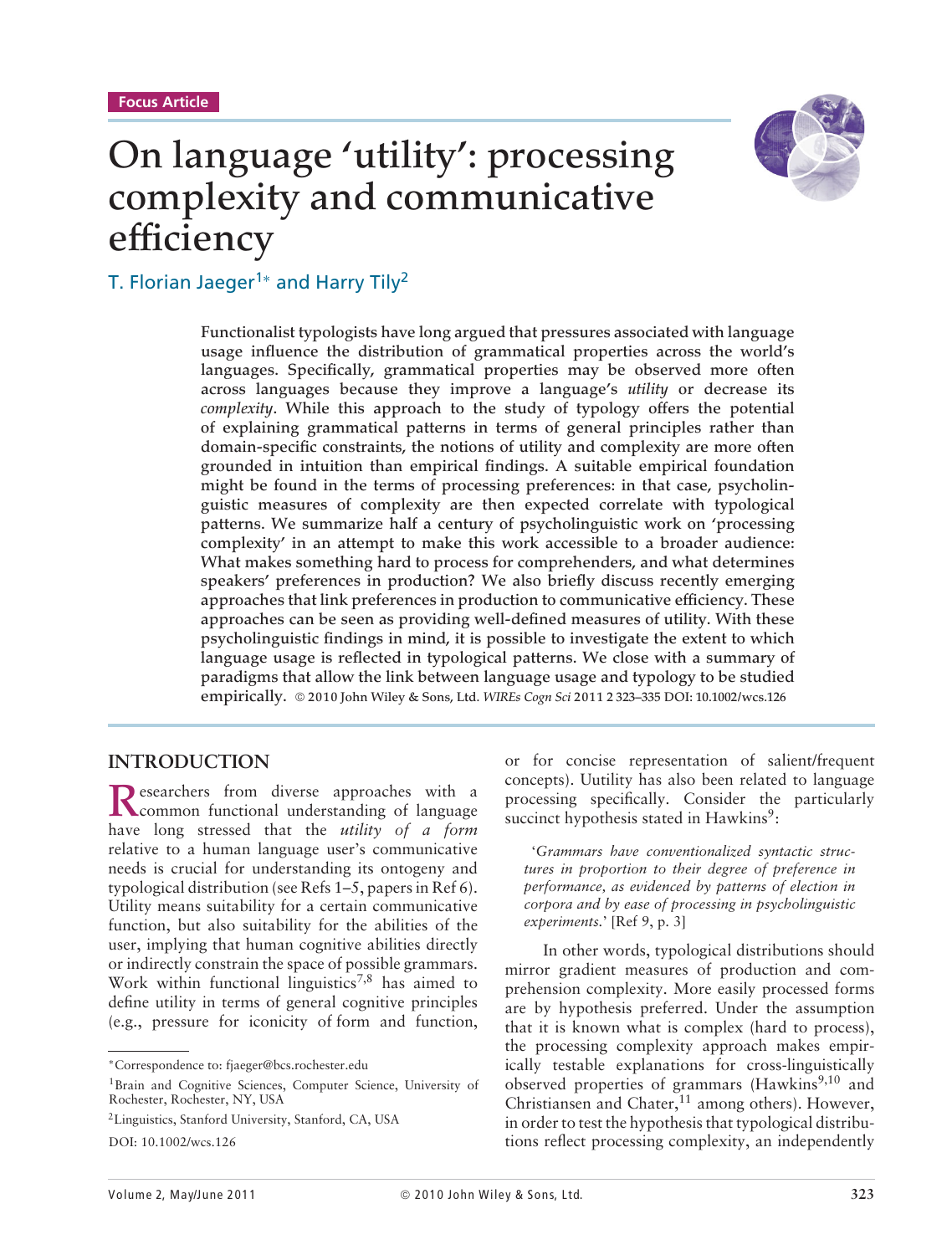**Focus Article** wires.wiley.com/cogsci

motivated, well defined, and empirically assessable notion of processing difficulty is essential. In practice, there is a considerable gap between the fields of typology and psycholinguistics. Hence, relatively little work on typology has integrated what contemporary work on language processing has to offer. This article is intended as a stepping stone for researchers with an interest in crossing that gap.

We review the most influential accounts and findings from the study of language production and comprehension that bear on the question 'what is complex'? For reasons of space, we limit ourselves to work on *sentence* processing. We also summarize recently (re-)emerging information theoretic accounts of language processing that have their roots in a slightly different perspective on utility, in terms of efficient communication rather than processing.<sup>3</sup> We close with a brief summary of recent approaches to studying the link between language use and grammar.

### **PROCESSING DIFFICULTY IN COMPREHENSION AND PRODUCTION**

To a first approximation, contemporary accounts of sentence processing fall into one of two broad categories. In *memory-based* accounts, processing difficulty arises when the sentence being processed overloads limits on some sort of mental storage system, the nature of which is not necessarily specified further (see Refs 9,12–14, though see Refs 15,16). In *expectationbased* and *constraint satisfaction* accounts, processing difficulty is intimately linked to the probability of processed structures: words and structures that are infrequent or unexpected or for which there are conflicting cues are predicted to be hard to process.

Overtaxed memory has been invoked to explain comprehension difficulty (e.g., slowed reading times, reduced comprehension accuracy), in center-embedded clauses (1b) compared to rightembedded sentences (1a) and object-extracted relative clauses (2b) compared to subject-extracted relative clauses (2a).

- **1. (a)** This is the malt that was eaten by the rat that was killed by the cat.
	- **(b)** This is the malt that the rat that the cat killed ate.
- **2. (a)** The reporter that interviewed the senator is from New York.
	- **(b)** The senator that the reporter interviewed is from New York.

Evidence that processing difficulty may originate in memory resources comes from findings that individual differences in working memory capacity correlate with difficulty<sup>17–20</sup> and from studies showing poorer performance on a secondary memory task, while comprehending more complex structures (see Refs 21,22,23). At the heart of many memory-based accounts is the idea that comprehension difficulty reflects *dependency lengths*—the distance between words that are dependent on each other for interpretation, such as a verb and its object (*interviewed* and *reporter*/*senator* in (2a/b); see Ref 12 for a review of previous accounts). As the linguistic signal unfolds over time, comprehension proceeds incrementally: words are integrated one by one into a representation of the structure and interpretation of the sentence. This integration requires retrieval of previous material. Processing difficulty at the integration point increases with increasing dependency length.<sup>12,13,16,24–28</sup> Figure 1 illustrates the role of dependency length for examples (1a) and (1b) above (in the upper and lower panel, respectively). The word 'eaten' in the top panel of Figure 1 should be relatively easy to process given that it only requires the integration of one local dependency. In contrast, processing of the word 'ate' in the bottom panel of Figure 1 requires integration of two nonlocal dependencies, which would be predicted to result in relatively high processing cost.

How exactly dependency length is to be measured (e.g., in terms of intervening words, syntactic nodes or phrases, new discourse referents, etc.) is a matter of ongoing debate, though in practice all of these measures are highly correlated.<sup>29,30</sup> Dependency lengths can thus be used to generate word-by-word predictions of comprehension difficulty (or, combined in some way, to yield a per-sentence measure). Hawkins<sup>9,14</sup> proposes that word orders which minimize *constituent recognition domains* (roughly, the shortest string of words within which all putative children of a syntactic constituent can be identified) are processed more efficiently. Dependency and domain-based theories make identical predictions in most cases. We discuss results in terms of the former only because dependencies naturally fit into a fuller memory-based theory.



**FIGURE 1** | Illustration of sentences with different dependency lengths. The sentence in the top panel contains mostly local dependencies. The sentence in the bottom panel contains several complex nonlocal dependencies.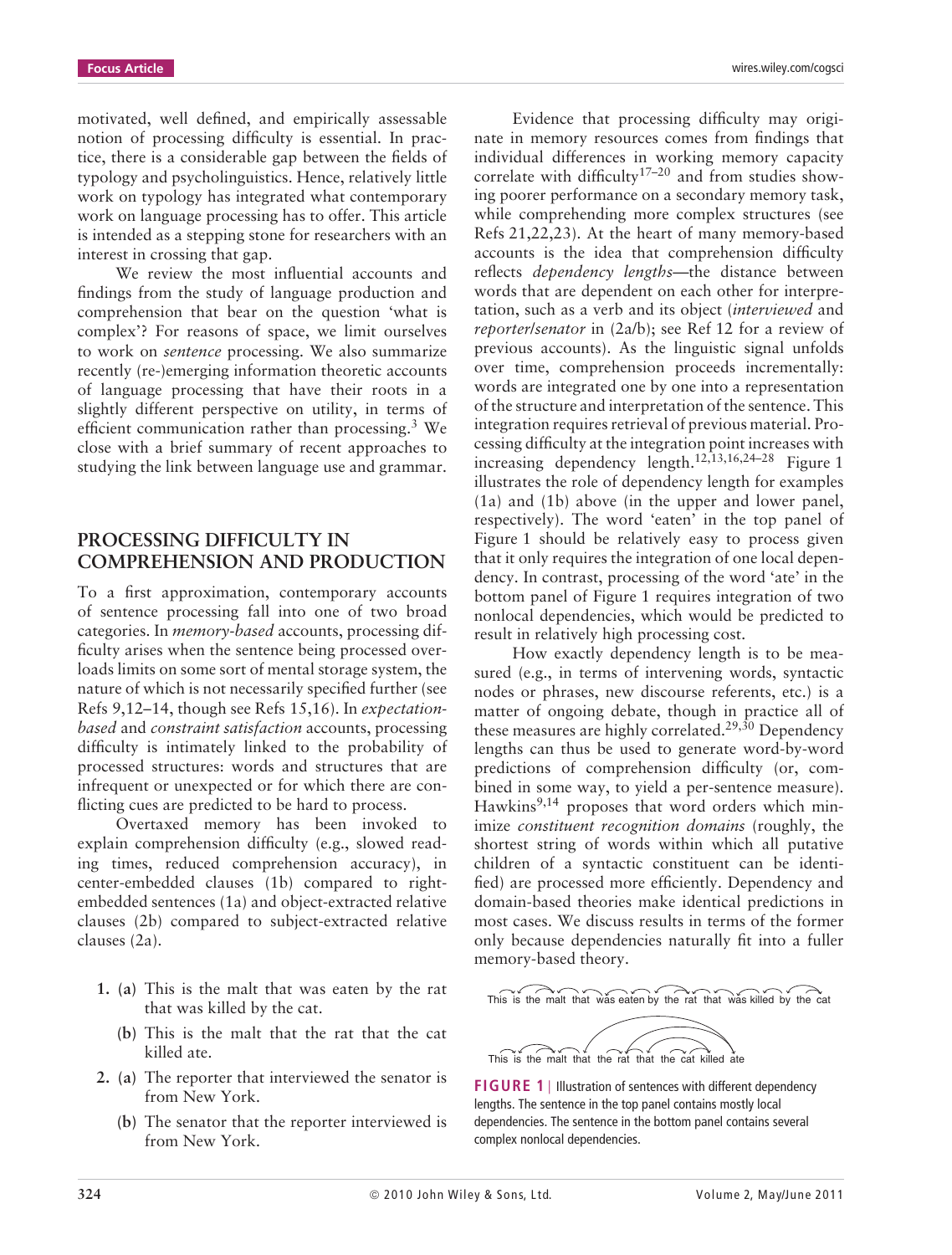Dependency length seems to affect production as well. Production research usually assesses difficulty directly in terms of production latencies and fluency, or indirectly by *speaker preference* for one of several meaning-equivalent structures. For instance, (1a) and (1b) have the same meaning, but if speakers typically avoid (1b) in favor of (1a), we can infer that (1b) incurs more processing difficulty in production. The same holds for the so-called dative alternation:

- **3. (a)** Give the carrot to the white rabbit. (NP-PP; theme-recipient)
	- **(b)** Give the white rabbit the carrot. (NP-NP; recipient-theme)

Given structural choices like (3), speakers of English prefer to order the shorter constituent first.<sup>9,10,29,31–37</sup> Consider, for example, the dative alternation in (3) with a shorter recipient (e.g., *the rabbit*) and a longer theme (e.g., *the biggest carrot you can find*). In both orders, the dependency between the verb and the first argument is immediately resolved. The two orders differ, however, in the number of words that need to be processed before the dependency with the second argument can be resolved. By ordering the shorter phrase first, speakers shorten verb-argument dependencies. Since speakers, just like comprehenders, need to incrementally retrieve the words they produce in order to integrate them into a well-formed sentence, the observed preference has been interpreted as evidence for resource accounts.<sup>9,14,31</sup> An alternative explanation is that speakers simply defer the production of more complex phrases, presumably to buy more time to plan them.<sup>29,37</sup> In this case, observed ordering preferences would not necessarily reflect the processing of dependencies, but rather a strategy to deal with the demands of incremental production. While there is independent support for such a strategy (see below), recent evidence suggests that constituent length effects cannot be reduced to the delayed production of complex constituents: Speakers of headfinal languages prefer the opposite, long-before-short, order (for Japanese, see Refs 14,38,39; for Korean, see Ref 40). This is consistent with the dependency minimization resource account, since the long-before-short order reduces dependency length if the head follows its arguments.<sup>9,41</sup>

The most articulated proposal for a memorybased architecture for language processing is arguably work by Lewis and colleagues (for an introduction, see Ref 16; for more details, see Ref 15). Lewis and colleagues' model is based on general assumptions about cognitive architecture (e.g., memory, perceptual, and motor processing) that are empirically supported by research on both linguistic and nonlinguistic cognitive abilities (for an overview, see Ref 42). In their model, 'chunks' in memory are bundles of features representing semantic/structural properties of words, phrases, or referents. Chunks are created with high *activation*, which decays over time. Higher activation levels lead to easier retrieval (e.g., at a later verb), capturing the dependency length phenomena described above.

The model predicts that further properties of memory, such as similarity-based interference, should be evidenced in processing difficulty.16,26,43,44 In line with this prediction, processing of a referent during comprehension is slowed when similar competitors are activated in memory. For example, objectextracted clefts like (4) lead to increased processing difficulty when the two NPs are both names or both professions.26,45

**(4)** It was the barber/John who the lawyer/Bill saw in the parking lot.

Interference is also observed when a secondary task requires comprehenders to maintain a separate set of words in memory that are similar to the target (see Refs 22,23,43; see also Refs 44,46,47 for related findings). In Lewis and colleagues' model, retrieval of a target chunk is *content-based,* and hence competitors with similar (feature) content decrease the retrieval efficiency.

Comprehension difficulty is also affected by repeated mention: Targets are retrieved faster when recently mentioned.48 Lewis and colleagues attribute such effects to repeated retrieval from memory: Every time a target is retrieved, its activation increases. Some targets may also be *inherently* more 'accessible' or easier to retrieve. Evidence from isolated lexical decision and ERP studies suggest that words denoting concrete, animate, imageable concepts are processed faster than words denoting abstract, inanimate, and less imageable concepts.49–51 Sentences containing NPs higher on the accessibility hierarchy (pronoun  $\lt$  name  $\lt$  definite  $\lt$  indefinite<sup>52</sup>) are processed faster.53,54 In a framework like that of Lewis and colleagues, this could be modeled as higher resting activation (though Lewis and Vasishth $15$  and Lewis et al.16 do not address this case).

'Conceptual accessibility'55 also affects production. In a variety of languages, speakers' preferences in word order alternations (e.g., (3) above) are affected by referents' imageability,  $55$  prototypicality,  $56,57$  animacy/humanness,34,58–60 givenness due to previous mention<sup>61–63</sup> and semantic similarity to recently mentioned words.<sup>64,65</sup> Conceptual accessibility affects the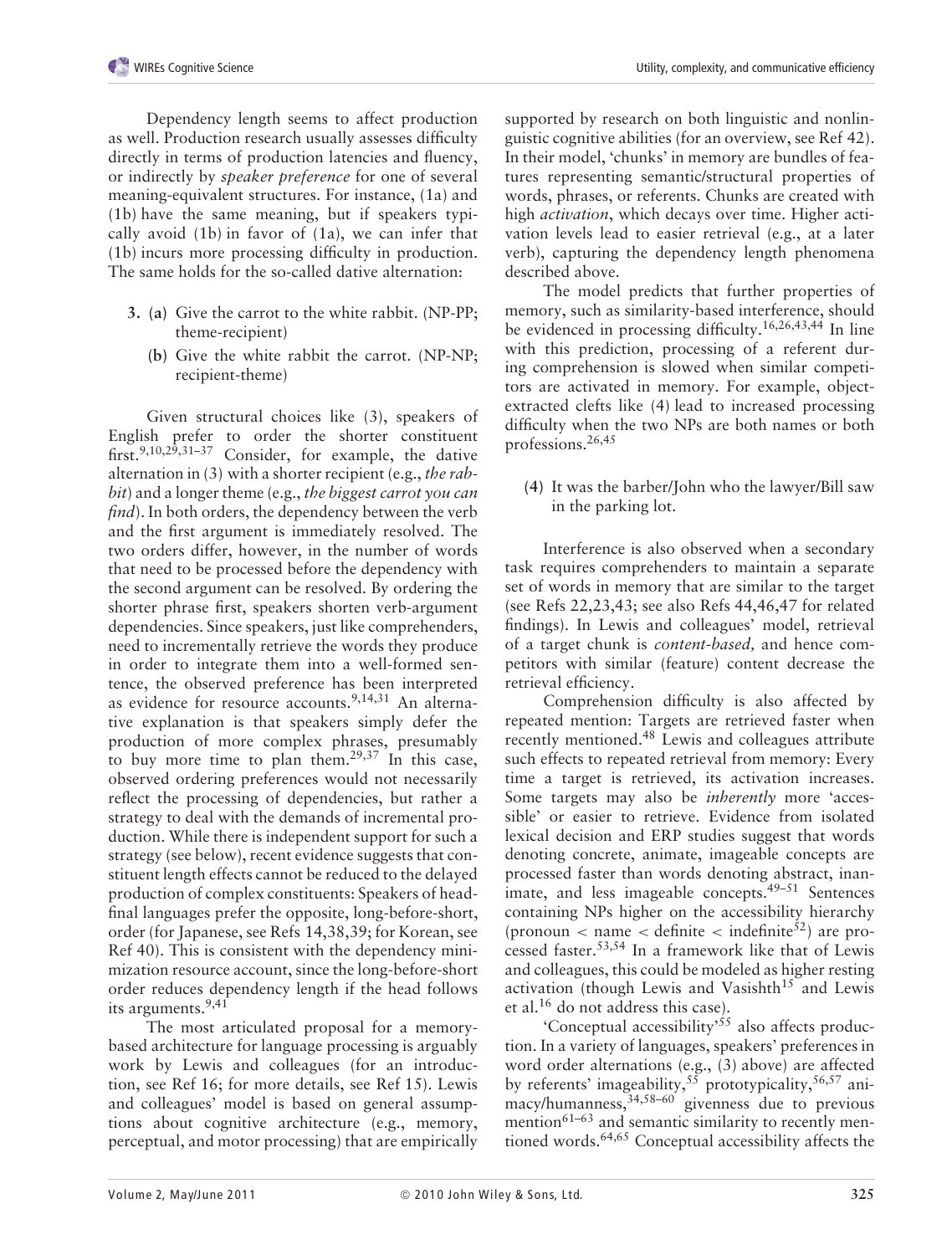linking between referents and grammatical functions, with more accessible referents being linked to higher grammatical functions like the subject. These indirect effects of accessibility (also called alignment effects), influence, for example, construction choice in the passive and dative alternations.34,55 Independently, accessibility affects word order which also leads to more accessible referents being ordered earlier in a sentence (direct effects of accessibility, a.k.a. 'availability' effects; see Refs 59,60,66–68). Interestingly, this accessible-before-inaccessible tendency seems to hold independent of the language's headedness,  $62,68,69$ unlike the short-before-long preference of head initial languages which contrasts with the long-before-short preference of head-final languages (for a more exhaustive cross-linguistic summary, see Ref 70). Accessibility effects remain after controlling for constituent complexity.34,55,59,66,71,72

Beyond conceptual accessibility, the ease of word form retrieval also seems to affect sentence production, with easier to retrieve forms being ordered earlier cross-linguistically.<sup>61,62</sup> In short, there is strong evidence that inherent and contextually conditioned properties of referents and word forms contribute to processing difficulty in both production and comprehension.

In the broadest possible sense, the effects discussed so far can be considered memory-based: processing difficulty is correlated with ease of retrieval from memory, as modeled by (1) the retrieval target's baseline activation, (2) boosts in activation associated with previous retrievals, (3) activation decay over time, and (4) the activation and similarity of other elements in memory (cf. Refs 15,16).

Processing difficulty also has been related to the degree of *uncertainty* in the input. Although in principle compatible with memory-based accounts, so-called *expectation-based* and *constraint satisfaction* accounts of language processing focus on the allocation of resources rather than resource limitation. Consider, for example, the temporary ambiguity in (5), where the verb form *raced* is strongly biased to be interpreted as a past tense intransitive form rather than the passive participle of a transitive in a reduced subject relative. This leads to increased processing difficulty (slower comprehension times) at the disambiguation point (here *fell*).

**(5)** The horse raced past the barn fell.

The difficulty of so-called *garden path* sentences like (5) has prompted a substantial amount of research (see Refs 73–76; for a recent summary, see Ref 77). Yet comprehension is usually successful. Noticeable garden paths like (5) are rare, thus implying that listeners have efficient and robust ways to deal with ambiguity.71,78,79 Comprehenders more or less simultaneously incorporate a variety of linguistic and nonlinguistic cue types, including syntactic, semantic, and pragmatic cues.80–88 This insight underpins many contemporary accounts of language processing. $1-3,89-94$ Some accounts explicitly commit to the hypothesis that word-by-word processing difficulty is determined by expectations based on the linguistic and nonlinguistic cues.<sup>90–94</sup> For a rational listener, comprehension difficulty should be correlated with a word's *surprisal*. 90,95 A word's surprisal is the logarithm of the reciprocal of its probability. In other words, the more *un*expected a word is, the higher its surprisal. A word's probability can be estimated in many different ways and based on different representational assumptions (e.g., *n*-grams, probabilistic phrase structure grammars, construction grammars, topic models, to name just a few). What types of cues language users integrate (i.e., what the relevant representations are) and how multiple cues are integrated into probability estimates is a subject of ongoing research.<sup>72,94,96-98</sup>

Figure 2 shows a garden path sentence annotated with the probability of upcoming words at each point under a simple probabilistic grammar adapted from Ref 90. Words with higher probability are more predictable, and so incur less processing difficulty.

Evidence that surprisal affects incremental processing difficulty comes from self-paced reading experiments and eye-tracking corpora (see Refs 93,99–101; for an overview of expectation-based effects in comprehension, see Refs 93,102). One straightforward way to incorporate probability/surprisal into a memory-based model would be to have the former contribute to baseline activation, which is essentially how connectionist accounts explain probabilistic effects.84,103

Probabilities also affect production. For example, disfluencies are more likely with less frequent and less predictable words<sup>104,105</sup> and structures.<sup>106-108</sup> This seems to suggest that in production, like in comprehension, more surprising words and structures are harder to process. Interestingly, the pronunciation of words is not only affected by the probability of *upcoming* words and structures, but also by their own probability: more predictable instances of the same word are on average produced with shorter duration.<sup>108-113</sup> One possible interpretation of this finding is that more predictable words are produced with shorter duration because they are *easier* to produce. Note, however, that the duration of a word is not the same as the time it takes to plan that word (latency). While longer latencies would be expected if less predictable word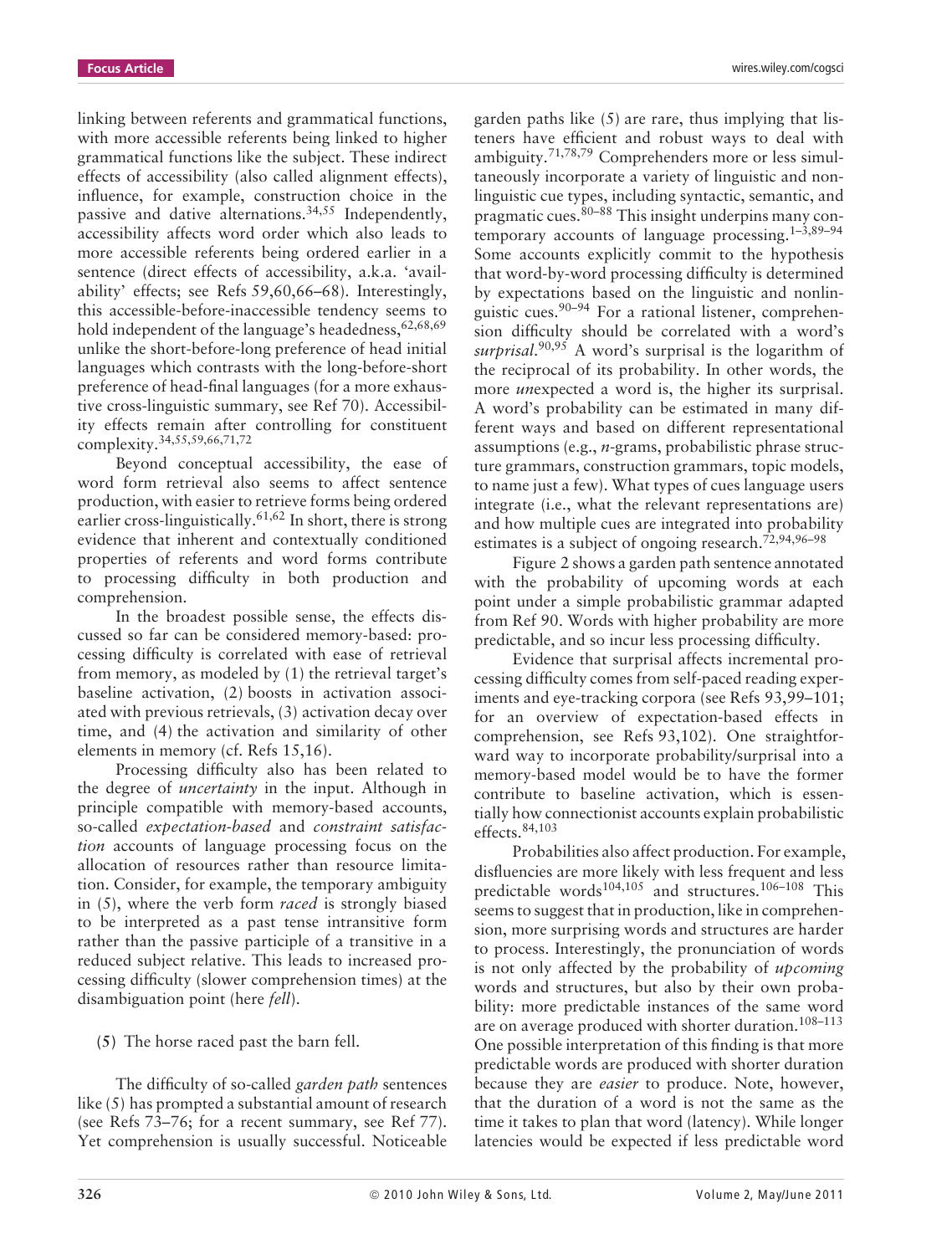

**FIGURE 2** | Illustration of the probability of upcoming words under a probabilistic grammar generating the sentence 'The banker told about the buy-back resigned'.

tokens are harder to produce, longer *durations* would only be expected if each segment (phone) in less predictable word tokens is harder to retrieve than the segments in more predictable word tokens. In other words, longer durations for less predictable tokens are only expected if the segments of less predictable word tokens are on average less predictable than the segments of more predictable word tokens. This prediction seems to not have been tested so far. There also are alternative interpretations of the finding that more predictable word tokens are pronounced with less articulatory detail. We briefly discuss them next.

## **LINKING PROCESSING PREFERENCES TO UTILITY: COMMUNICATIVE EFFICIENCY**

One interpretation of the finding that more predictable words are pronounced with shorter duration is that language production is efficient in that it distributes information uniformly. Formally, surprisal is identical with Shannon information<sup>114</sup>: Information(word) =  $log_2[1/p(word)] = \text{Surprisal(word)}$ . A word's Shannon information can be understood as a measure of how much new information the word adds to the preceding discourse. Shannon information is a clearly defined and intuitive measure: the more predictable a word is given the preceding context, the less information it adds. If the next word is predictable with absolute certainty, it adds no new information ( $log_2 1/1 = 0$  bits of new information). A uniform distribution of information across the signal has been argued to be theoretically optimal for communication<sup>71,72,109,115–118</sup> and in terms of processing difficulty.119 In other words, the shorter duration of more predictable instances of words is expected if language production is organized to be efficient. If speakers aim to avoid peaks and troughs in information density (the distribution of information over the linguistic signal and hence over time), instances of words that carry more information should be pronounced with more duration. This is illustrated in Figure 3.

The interpretation of the word duration findings in terms of communicative efficiency presents an intriguing possibility. Recall that functionalist accounts of the typological distribution of grammatical properties are based on the hypothesis that the *utility of a form* relative to a human language user's communicative needs is crucial for understanding its ontogeny and typological distribution. Above we have focused on accounts that interpret utility in terms of *processing difficulty*, <sup>9</sup> rather than in a broader interpretation of utility. This has the advantage that the notion of processing difficulty is much better understood than the notion of utility. The study of processing difficulty has been at the heart of psycholinguistics for over 50 years. Intuitively though, the concept of utility put forward in functionalist work is more closely related to communicative efficiency than to processing difficulty. To the extent that there is empirical support for communicatively efficient production, this would present a promising link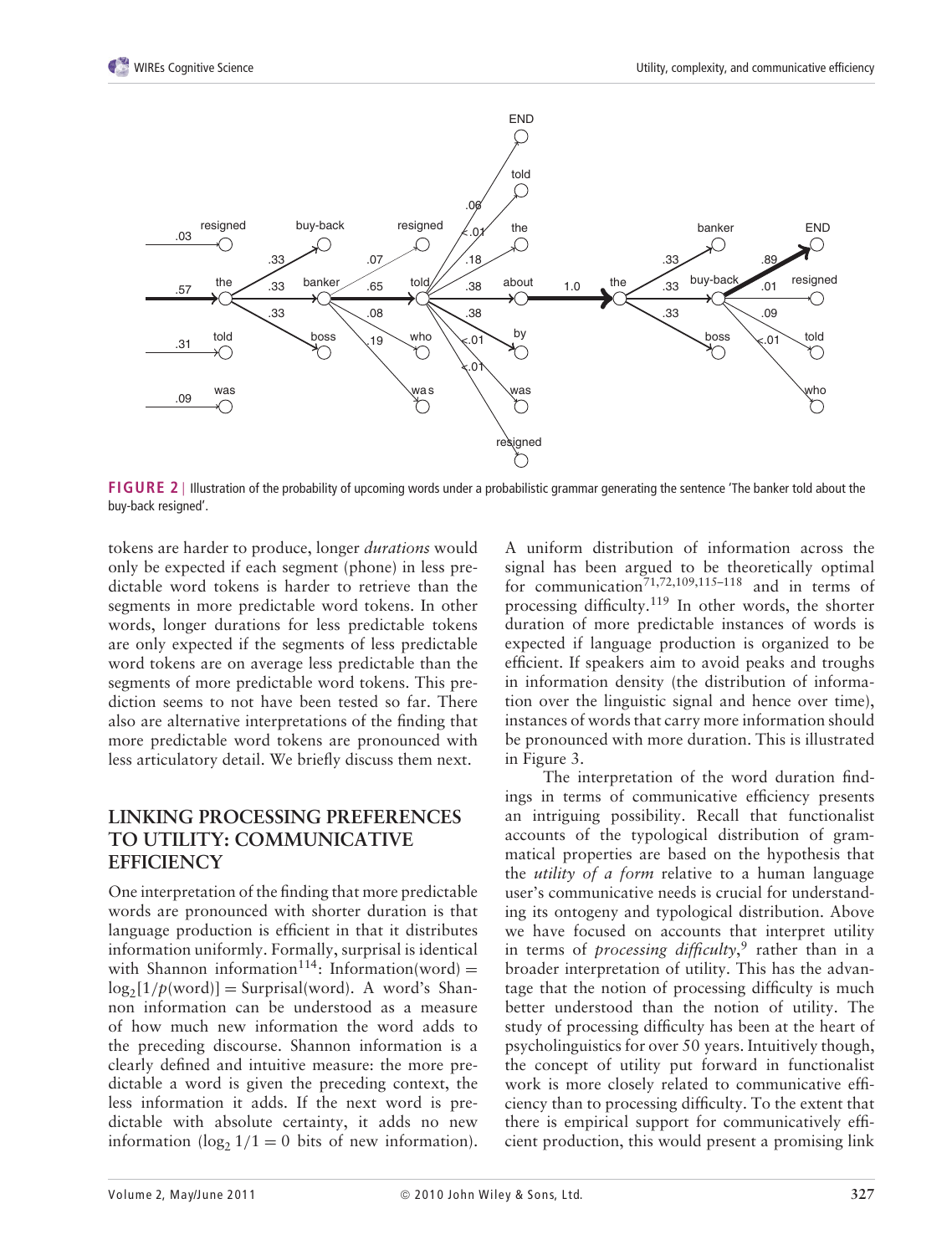

**FIGURE 3** | Illustration of the relation between word duration and word predictability (and hence information density) predicted by certain accounts of communicative efficiency.<sup>71,72,109,116–119</sup> The word 'mind' is more predictable (and carries less information) in the right panel compared to the left panel. (Reprinted with permission from Ref 120.)

between recent work in psycholinguistics and functional approaches to typology and language change.

It is now generally accepted that frequency and contextual probability play crucial roles in language change: frequency affects the reduction of a form $121-124$  and, hence, the likelihood of it being stored as a single chunk; highly frequent sequences or commonly expressed grammatical relationships are more likely to become grammaticalized (see Refs 122,125–127; for recent discussions, see Refs 128,129). Communicative efficiency effects on production provide a viable account of these findings.71

Indeed, recent work has begun to uncover further evidence that communicative efficiency affects speakers' preferences during production. Instances of words that add less information are not only pronounced with shorter duration, they are also pronounced with less articulatory and phonological detail.110,112,117,118 Within words, more informative segments have more duration and more distinctive centers of gravity<sup>116,118,130</sup> and are less likely to be deleted.131 Beyond articulation and phonology, there is evidence that morphological choice points in production are affected by information density. Speakers are more likely to reduce more predictable instances of morphologically contractible words (e.g., *could not* vs. *couldn't*132). This inverse link between form reduction and information density is also observed for the optional mentioning of function words. For example, speakers prefer the reduced variants of English complement and relative clauses, the more expected such a clause is in its context.<sup>71,72,79,133</sup> Consider the following example of optional relativizer mentioning, where the relativizer 'that' can be mentioned or omitted.

- **6. (a)** That's the painting [they told me about].
	- **(b)** That's the painting [(that) they told me about].

Simplifying for the current purpose, the relative clause onset 'they' in (6a) contains two pieces of information, the presence of a relative clause boundary and the fact that the relative clause onset starts with the word 'they'. In (6b), these two pieces of information are distributed over two words ('that they') rather than one. Thus, speakers should prefer to use variant (6b) over (6a) whenever the relative clause or the onset is unexpected in its context. In other words, speakers should prefer to spread out high information content at the relative clause onset over more words by producing the relativizer 'that'. This is illustrated in Figure 4 (see Ref 71 for more detail).

Even beyond the level of clausal planning, there is evidence that speakers prefer to distribute information uniformly (for an overview, see Refs 115,134–137). In short, communicative efficiency seems to affect speakers' preferences during production (for further discussion, see Ref 71).*<sup>a</sup>*

#### **INVESTIGATING THE LINK BETWEEN LANGUAGE USAGE AND TYPOLOGY**

We have summarized psycholinguistic findings that speak to processing preferences in production and



**FIGURE 4** | Illustration of the predictions of uniform information density, an account of communicative efficiency, for optional relativizer mentioning in nonsubject-extracted relative clauses.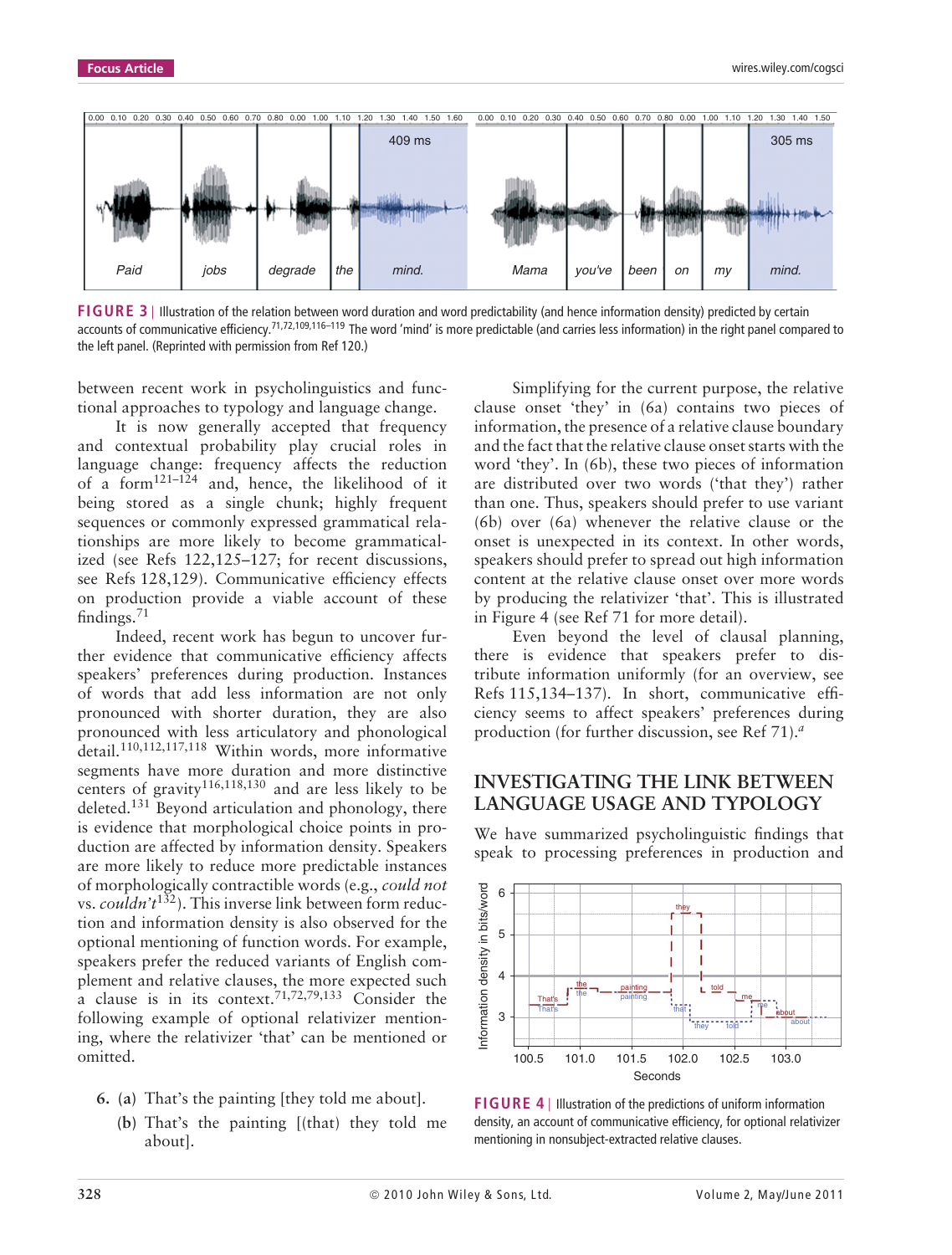comprehension. These processing preferences have been linked to mechanisms of language processing and communicative pressures. Next, we briefly discuss a few empirical paradigms that we consider particularly promising in terms of their potential for research on how *processing difficulty* and *communicative efficiency* might contribute to typological patterns.

There are several ways in which processing could come to shape grammar (for a detailed discussion, see Ref 138). In acquisition, less complex forms may be learned preferentially due to higher frequency in the input: there is extensive evidence that input frequency plays a central role in acquisition.139–141 Higher comprehension complexity may also impede acquisition regardless of input frequency. Similar pressures may occur throughout the lifespan if adult speakers reorganize their usage patterns in response to previous communicative episodes.142,143 Although relatively little empirical work has directly addressed these questions to date, interdisciplinary researchers have begun to invent new methodologies which will allow us to directly study the processing-grammar link.

Naturally, typological surveys may be conducted with a view to the processing complexity of the forms studied. This is the primary methodology of Hawkins.<sup>9,14</sup> Beyond this, we can also make predictions based on processing theories for the kind of languages we expect to see, and ask whether extant languages tend to look more like these than would be expected by chance. For instance, a body of work stretching back to  $\mathbb{Z}ipf^{3,144}$  attempts to explain diverse properties of the lexicons by showing that they are close to theoretically derived models of an optimal communicative system.<sup>145-152</sup> In syntax, less work of this kind has been completed, though Gildea and Temperley<sup>153</sup> show English grammar yields dependency lengths that are remarkably close to the theoretical minimum that could be achieved, thereby supporting the hypothesis that (memory or other processing) pressure to minimize dependency lengths has influenced the evolution of English. Work within the information theoretic accounts of language production mentioned above has shown that information is distributed efficiently across the linguistic signal *given the grammar of the language*. 71,72,79,109,115,116,118,119,137 The information efficiency of existing languages has, however, not yet been compared against theoretically possible grammars.

Within the burgeoning literature on computer simulation of language emergence and change (see Refs 154–156; see also Ref 157), researchers have implemented human processing theories into their artificial agents, observing the languages that emerge

as a result. Implementing the processing theories found in Hawkins<sup>10</sup> leads to a distribution of emergent language types similar to the true typological distribution (see Ref 158; see also Refs 11,159). In a closely related paradigm, human subjects invent communication systems, or learn artificial languages and then teach them to the next 'generation' of subjects. The communication systems that emerge display cross-linguistically observed properties of human language.160–165 Similar studies could certainly test for influences of the specific processing theories described here.

Another paradigm ripe for application to the question at hand is so-called artificial language experimentation, where participants learn new languages designed by the experimenter.166,167 Experimentation with the comprehension and production of carefully designed artificial languages could prove valuable in separating language-specific processing complexity from the kind of general universal processing principles which may underlie language universals. For example, preliminary evidence suggests that artificial languages with shorter verb-dependent distances are more easily learned.168

# **CONCLUSION**

Functionalist linguistics has long held that the observed distribution of grammars across languages of the world can at least in part be accounted for in terms of biases that operate during language use (e.g., during language acquisition or during everyday language use). These biases are assumed to lead to a preference for forms that have higher 'utility'—for example, in that they are less complex or, in other words, easier to process. This raises the question of what it means for a form to be more or less easy to process. We have summarized psycholinguistic work from the last couple of decades on sentence production and comprehension that speaks to this question. The notion of 'utility' is, however, much broader than processing complexity. Language utility can be understood as relative to a human language user's communicative needs. We have briefly summarized recent work in computational psycholinguistics that builds on this idea. Compatible with a long standing claim of functionalist linguistics, this line of work has provided evidence that incremental language production seems to be affected by communicative pressures. While some have started to incorporate psycholinguistic theory and findings into the study of typology (most notably, Refs 9,14,41), research in psycholinguistics, linguistics and, specifically, typology will benefit from further integration.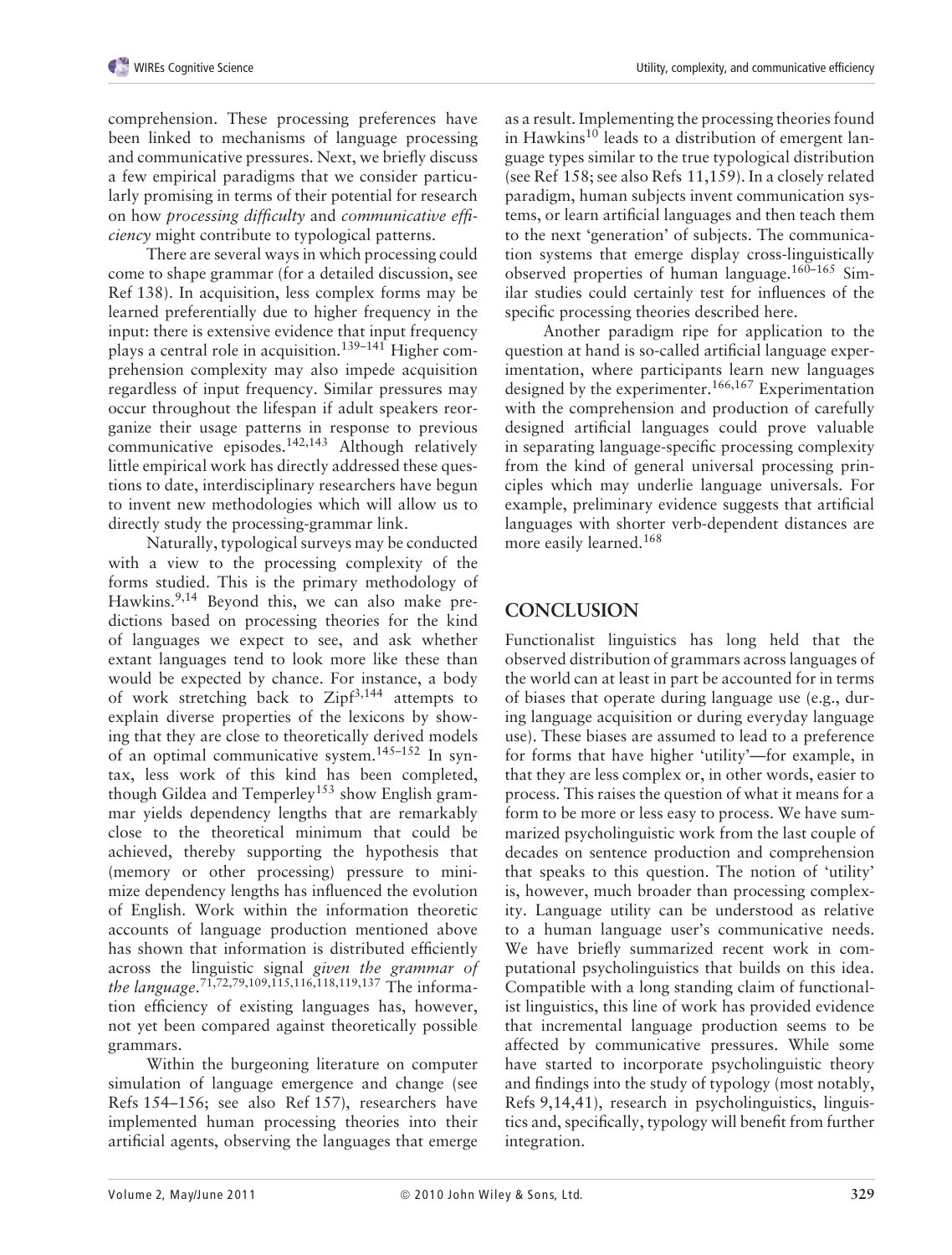#### **NOTES**

*<sup>a</sup>*It is arguably an appealing property of the above works that it avoids one of the pitfalls of frequencybased explanations of typological patterns. Simple frequency/linguistic expectation-based accounts of processing difficulty remain relatively weak as

predictors of universal typological patterns (comprehension difficulty based on frequency being used to predict cross-linguistic frequency). However, in the work on communicative efficiency discussed here, the relevant probabilities are conditioned on nonlinguistic properties like meaning (e.g., the probability of negation or clausal modification).

## **ACKNOWLEDGEMENTS**

The authors thank Jacqueline Gutman and Camber Hansen-Karr for help with the preparation of the manuscript. This work was partially funded by NSF Grant BCS-0845059 to TFJ.

#### **REFERENCES**

- 1. Givón T. Markedness in grammar: distributional, communicative and cognitive correlates of syntactic structure. *Stud Lang* 1991, 15:335–370.
- 2. Givón T. On Interpreting Text-Distributional Correlations. Some Methodological Issues. In: Payne DL, ed. *Pragmatics of word order flexibility*. Amsterdam and Philadelphia: John Benjamins Publishing Co; 1992, 305–320.
- 3. Zipf GK. *Human Behavior and the Principle of Least Effort.* Cambridge, MA: Addison-Wesley Press; 1949.
- 4. Slobin DI. Cognitive prerequisites for the development of grammar. In: Ferguson CA, Slobin DI, eds. *Studies of Child Language Development.* New York: Holf, Rinehart & Winston; 1973.
- 5. Hockett C. The origin of speech. *Sci Am* 1960, 203: 88–96.
- 6. Bates EA, MacWhinney B. Functionalism and the competition model. In: MacWhinney B, Bates EA, eds. *The crosslinguistic study of sentence processing*. Cambridge, England: Cambridge University Press; 1989,  $3 - 73.$
- 7. Givón T. Syntax, vol. I-II. Amsterdam & Philadelphia: John Benjamins; 2001.
- 8. Croft W, Cruse D. *Cognitive Linguistics.* Cambridge, UK: Cambridge University Press; 2004.
- 9. Hawkins JA. *Efficiency and Complexity in Grammar.* Oxford: Oxford University Press; 2004.
- 10. Hawkins JA. The relative ordering of prepositional phrases in English: going beyond manner-place-time. *Lang Var Change* 1999, 11:231–266.
- 11. Christiansen MH, Chater N. Language as shaped by the brain. *Behav Brain Sci* 2008, 31:489–509.
- 12. Gibson E. Linguistic complexity: locality of syntactic dependencies. *Cognition* 1998, 68:1–76.
- 13. Gibson E. The dependency locality theory: a distancebased theory of linguistic complexity. In: Miyashita Y, Marantx P, O'Neil W, eds. *Image, Language, Brain.* Cambridge, MA: MIT Press; 2000, 95–112.
- 14. Hawkins JA. *A Performance Theory of Order and Constituency.* Cambridge: Cambridge University Press; 1994.
- 15. Lewis RL, Vasishth S. An activation-based model of sentence processing as skilled memory retrieval. *Cogn Sci* 2005, 29:375–419.
- 16. Lewis RL, Vasishth S, Van Dyke JA. Computational principles of working memory in sentence comprehension. *Trends Cogn Sci* 2006, 10:447–454.
- 17. King J, Just MA. Individual differences in syntactic processing: the role of working memory. *J Mem Lang* 1991, 30:580–602.
- 18. Just M, Carpenter P. A capacity theory of comprehension: individual differences in working memory. *Psychol Rev* 1992, 99:122–149.
- 19. Perlmutter NJ, MacDonald MC. Individual differences and probabilistic constraints in syntactic ambiguity resolution. *J Mem Lang* 1995, 34:521–542.
- 20. Daneman M, Merikle PM. Working memory and language comprehension: a meta-analysis. *Psych Bull Rev* 1996, 3:422–433.
- 21. Wanner E, Maratsos M. An ATN approach to comprehension. In: Halle M, Bresnan J, Miller GA, eds. *Linguistic Theory and Psychological Reality.* Cambridge, MA: MIT Press; 1978, 119–161.
- 22. Fedorenko E, Gibson E, Rohde D. The nature of working memory capacity in sentence comprehension: Evidence against domain-specific working memory resources. *J Mem Lang* 2006, 54:541–553.
- 23. Gordon PC, Hendrick R, Levine W. Memory-load interference in syntactic processing. *Psychol Sci* 2002, 425–430.
- 24. Ford M. A method for obtaining measures of local parsing complexity throughout sentences. *J Verb Learn Verb Behav* 1983, 22:203–218.
- 25. Grodner DJ, Gibson E. Consequences of the serial nature of linguistic input for sentential complexity. *Cogn Sci* 2005, 29:261–290.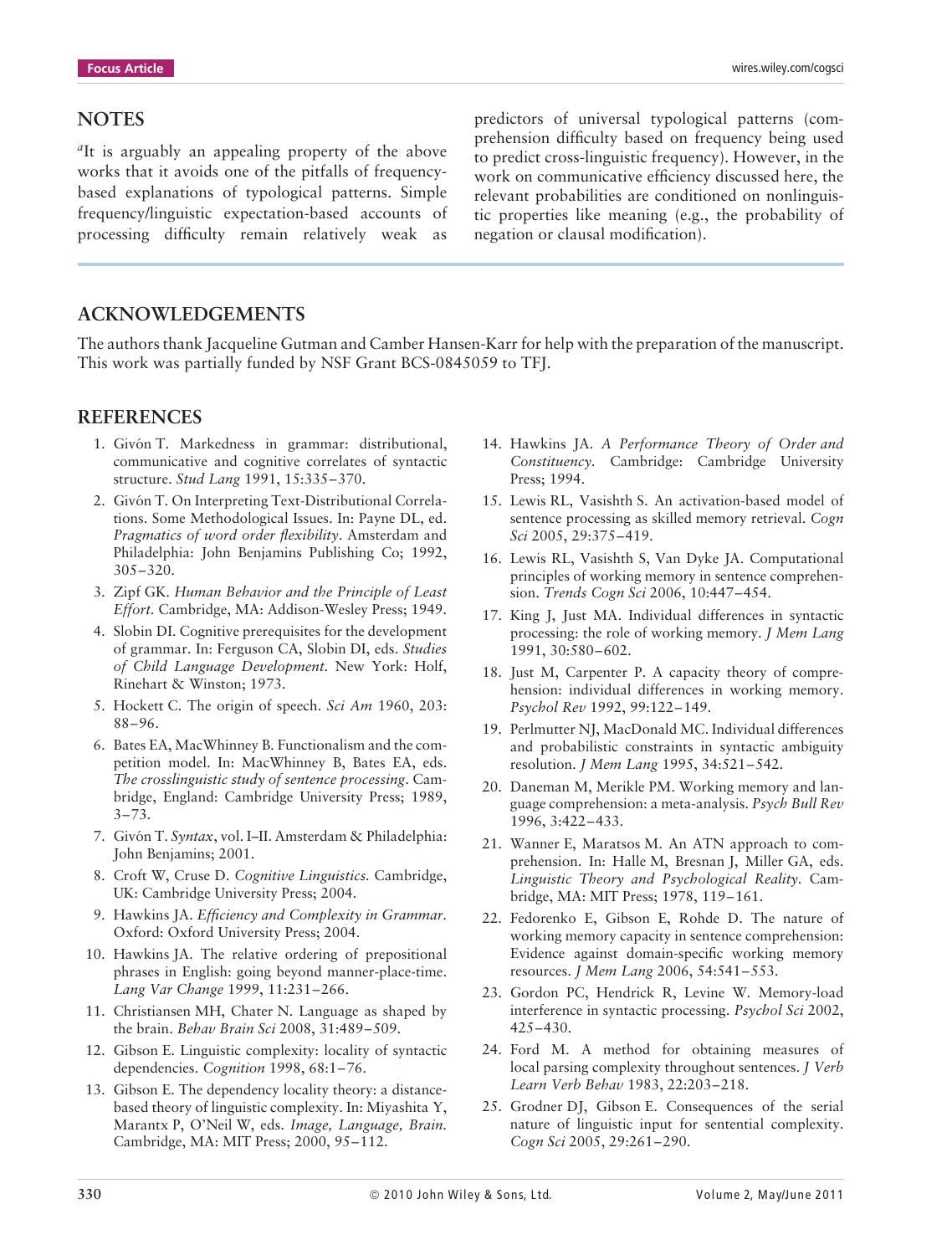- 26. Gordon PC, Hendrick R, Johnson M. Memory interference during language processing. *J Exp Psychol Learn Mem Cogn* 2001, 27:1411–1423.
- 27. McElree B, Foraker S, Dyer L. Memory structures that subserve sentence comprehension. *J Mem Lang* 2003, 48:67–91.
- 28. Vasishth S, Lewis R. Argument-head distance and processing complexity: explaining both locality and antilocality effects. *Language* 2006, 82:767–794.
- 29. Wasow T. *Postverbal Behavior.* Stanford: CSLI Publications; 2002.
- 30. Szmrecsányi BM. On operationalizing syntactic complexity. In: Purnelle G, Fairon C, Dister A, eds. *Le Poids des mots. 7th International Conference on Textual Data Statistical Analysis*, vol. II. Louvainla-Neuve: Presses universitaires de Louvain; 2004, 1032–1039.
- 31. Hawkins JA. Why are categories adjacent? *J Ling* 2001, 37:1–34.
- 32. Arnold JE, Wasow T, Asudeh A, Alrenga P. Avoiding attachment ambiguities: the role of constituent ordering. *J Mem Lang* 2004, 55:55–70.
- 33. Arnold JE, Wasow T, Losongco T, Ginstrom R. Heaviness vs. newness: the effects of structural complexity and discourse status on constituent ordering. *Language* 2000, 76:28–55.
- 34. Bresnan J, Cueni A, Nikitina T, Baayen H. Predicting the Dative Alternation. In: Boume G, Kraemer I, Zwarts J, eds. *Cognitive Foundations of Interpretation.* Amsterdam, Netherlands: Royal Academy of Science; 2007, 69–94.
- 35. Bresnan J, Hay J. Gradient grammar: an effect of animacy of the syntax of *give* in New Zealand and American English. *Lingua* 2007, 118:245–259.
- 36. Lohse B, Hawkins J, Wasow T. Processing domains in English verb-particle construction. *Language* 2004, 80:238–261.
- 37. Wasow T. End-weight from the speaker's perspective. *J Psycholinguist Res* 1997, 26:347–362.
- 38. Yamashita H. Scrambled sentences in Japanese: linguistic properties and motivations for productions. *Text* 2002, 22:597–633.
- 39. Yamashita H, Chang F. Long before short preference in the production of a head-final language. *Cognition* 2001, 81:B45–B55.
- 40. Choi HW. Length and order: a corpus study of Korean dative-accusative construction. *Discour Cogn* 2007, 14:207–227.
- 41. Hawkins JA. Processing typology and why psychologists need to know about it. *New Ideas Psychol* 2007, 25:87–107.
- 42. Anderson J, Bothell D, Byrne M, Douglass S, Lebiere C, Qin Y. An integrated theory of the mind. *Psychol Rev* 2004, 111:1036–1060.
- 43. Van Dyke J, McElree B. Retrieval interference in sentence comprehension. *J Mem Lang* 2006, 55: 157–166.
- 44. Lewis RL. Interference in short-term memory: The magical number two (or three) in sentence processing. *J Psycholinguist Res* 1996, 25:93–115.
- 45. Gordon PC, Hendrick R, Johnson M. Effects of noun phrase type on sentence complexity. *J Mem Lang* 2004, 51:97–114.
- 46. Lewis RL, Nakayama M. Syntactic and positional similarity effects in the processing of Japanese embeddings. In: Nakayama M, ed. *Sentence Processing in East Asian Languages.* Stanford, CA: CLSI Publications; 2001, 85–113.
- 47. Gordon PC, Hendrick R, Johnson M, Lee Y. Similarity-based interference during language comprehension: evidence from eye tracking during reading *J Exp Psychol Learn MemCogn* 2006, 32:1304.
- 48. McKoon G, Ratcliff R. Priming in item recognition: the organization of propositions in memory for text. *J Verb Learn Verb Behav* 1980, 19:369–386.
- 49. Schwanenflugel PJ. Why are abstract concepts hard to understand? In: Schwanenflugel PJ, ed. *The Psychology of Word Meanings.* Hillsdale, NJ: Lawrence Erlbaum; 1991, 223–250.
- 50. Kounios J, Holcomb P. Concreteness effects in semantic processing: ERP evidence supporting dual-coding theory. *J Exp Psychol Learn Mem Cogn* 1994, 20: 804–823.
- 51. Swaab T, Baynes K, Knight R. Separable effects of priming and imageability on word processing: an ERP study. *Cogn Brain Res* 2002, 15:99–103.
- 52. Ariel M. Accessibility theory: an overview. In: Sanders T, Schilperoord J, Spooren W, eds. *Text Representation: Linguistic and Psycholinguistic Aspects.* Amsterdam: John Benjamins; 2001, 29–87.
- 53. Warren T, Gibson E. The influence of referential processing on sentence complexity. *Cognition* 2002, 85: 79–112.
- 54. Warren T, Gibson E. Effects of NP type in reading cleft sentences in English. *Lang Cogn Process* 2005, 20:751–767.
- 55. Bock JK, Warren R. Conceptual accessibility and syntactic structure in sentence formulation. *Cognition* 1985, 21:47–67.
- 56. Kelly MH, Bock JK, Keil FC. Prototypicality in a linguistic context: effects on sentence structure. *J Mem Lang* 1986, 25:59–74.
- 57. Onishi KH, Murphy GL, Bock JK. Prototypicality in sentence production. *Cogn Psychol* 2008, 56: 103–141.
- 58. Bock JK, Loebell H, Morey R. From conceptual roles to structural relations: bridging the syntactic cleft. *Psychol Rev* 1992, 99:150–171.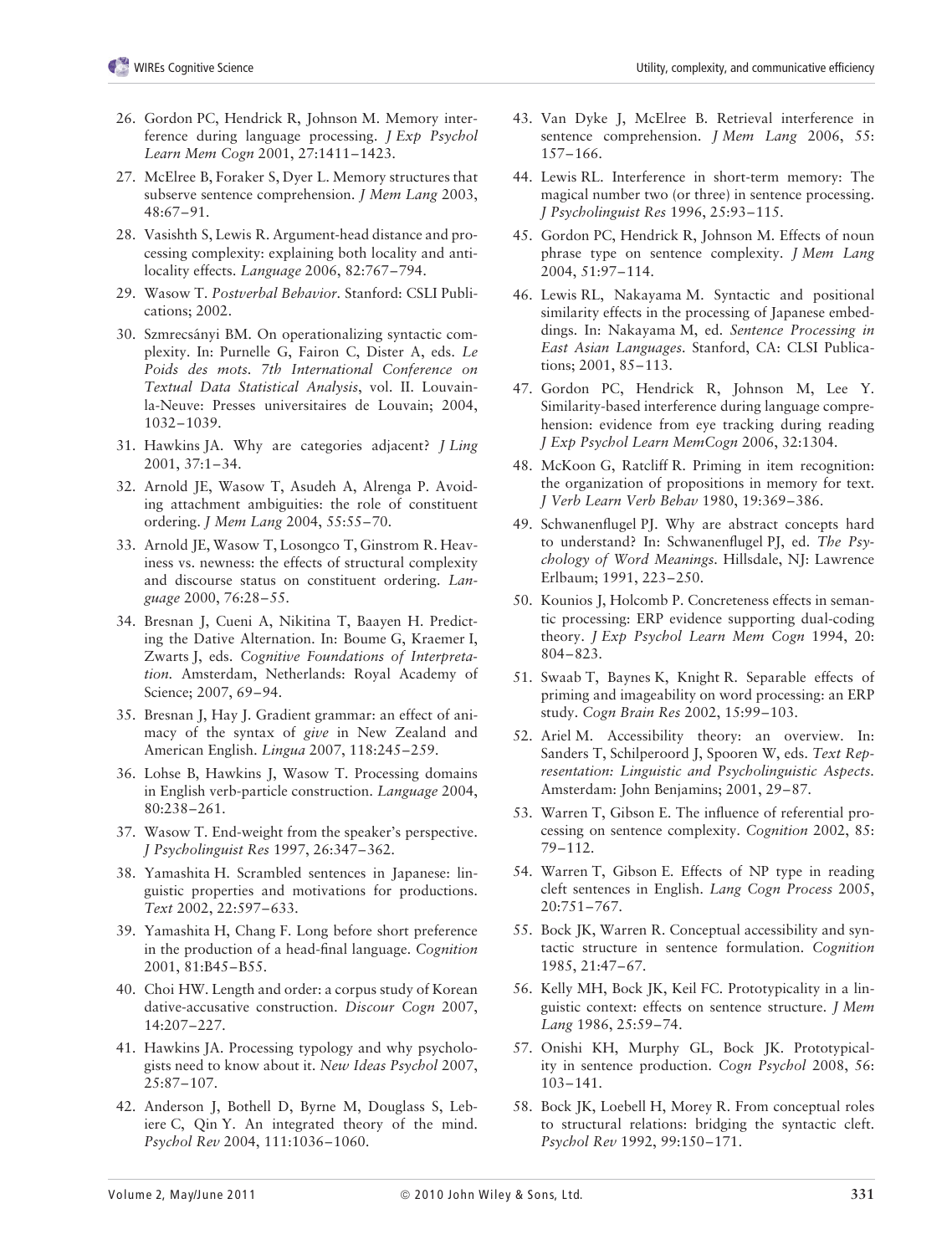- 59. Branigan HP, Pickering MJ, Tanaka M. Contributions of animacy to grammatical function assignment and word order during production. *Lingua* 2008, 118: 172–189.
- 60. Prat-Sala M, Branigan HP. Discourse constraints on syntactic processing in language production: a crosslinguistic study in English and Spanish. *J Mem Lang* 2000, 42:168–182.
- 61. Bock JK, Irwin DE. Syntactic effects of information availability in sentence production. *J Verb Learn Verb Behav* 1980, 19:467–484.
- 62. Ferreira VS, Yoshita H. Given-new ordering effects on the production of scrambled sentences in Japanese. *J Psycholinguist Res* 2003, 32:669–692.
- 63. MacWhinney B, Bates EA. Sentential devices for conveying givenness and newness: a cross-cultural developmental study. *J Verb Learn Verb Behav* 1978, 17: 539–558.
- 64. Bock JK. Meaning, sound, and syntax: lexical priming in sentence production. *J Exp Psychol Learn Mem Cogn* 1986, 12:575–586.
- 65. Igoa JM. The relationship between conceptualization and formulation processes in sentence production: some evidence from Spanish. In: Carreiras M, Garcia-Albea JE, Sebastián-Gallés N, eds. *Language Processing in Spanish.* Mahwah, NJ: Lawrence Erlbaum Associates; 1996, 305–351.
- 66. Ferreira VS, Dell GS. Effect of ambiguity and lexical availability on syntactic and lexical production. *Cogn Psychol* 2000, 40:296–340.
- 67. Jaeger TF, Wasow T. Processing as a source of accessibility effects on variation. In: Cover RT, Kim Y, eds. *Proceedings of the 31st Annual Meeting of the Berkeley Linguistic Society.* Ann Arbor: Sheridan Books; 2006, 169–180.
- 68. Kempen G, Harbusch K. A corpus study into word order variation in German subordinate clauses: animacy effects linearization independently of grammatical function assignment. In: Pechmann T, Habel C, eds. *Multidisciplinary Approaches to Language Production.* Berlin, Germany: Mouton De Gruyter; 2004, 173–181.
- 69. Tanaka MN. Branigan HP, Pickering MJ. Conceptual influences on word order and voice in Japanese sentence production (forthcoming).
- 70. Jaeger TF, Norcliffe E. The cross-linguistic study of sentence production: state of the art and a call for action. *Linguist Lang Comp* 2009, 3:866–887.
- 71. Jaeger TF. Redundancy and reduction: speakers manage syntactic information density. *Cogn Psychol* 2010, 61:23–62.
- 72. Jaeger TF. *Redundancy and Syntactic Reduction in Spontaneous Speech*. Unpublished PhD thesis, Stanford: Stanford University; 2006.
- 73. Bever T. The cognitive basis for linguistic structures. In: Hayes JR, ed. *Cognition and the Development of Language.* John Wiley & Sons; 1970, 279–362.
- 74. Kimball J. Seven principles of surface structure parsing in natural language. *Cognition* 1973, 2:15–47.
- 75. Frazier L, Fodor J. The sausage machine: a new twostage parsing model. *Cognition* 1978, 6:291–325.
- 76. Frazier L. Syntactic complexity. In: Dowty DR, Karttunen L, Zwicky AM, eds. *Natural Language Parsing: Psychological, Computational, and Theoretical Perspectives.* Cambridge: Cambridge University Press; 1985, 129–189.
- 77. Pickering MJ, Van Gompel RPG. Syntactic parsing. In: Gaskell G, ed. *Oxford Handbook of Psycholinguistics.* Oxford: Oxford University Press; 2006.
- 78. Ferreira VS. Ambiguity, accessibility, and a division of labor for communicative success. *Psychol Learn Motiv* 2008, 49:209–246.
- 79. Jaeger TF, Corpus-based research on language production: information density and reducible subject relatives (submitted).
- 80. Altmann GTM, Kamide Y. Incremental interpretation at verbs: restricting the domain of subsequent reference. *Cognition* 1999, 73:247–264.
- 81. Altmann GTM, Kamide Y. Discourse-mediation of the mapping between language and the visual world: eye movements and mental representation. *Cognition* 2009, 111:55–71.
- 82. Garnsey SM, Perlmutter NJ, Meyers E, Lotocky MA. The contributions of verb bias and plausibility to the comprehension of temporarily ambiguous sentences. *J Mem Lang* 1997, 37:58–93.
- 83. Kamide Y, Altmann GTM, Haywood SL. The timecourse of prediction in incremental sentence processing: evidence from anticipatory eye movements. *J Mem Lang* 2003, 49:133–156.
- 84. MacDonald MC, Pearlmutter NJ, Seidenberg MS. Lexical nature of syntactic ambiguity resolution. *Psychol Rev* 1994, 191:676–703.
- 85. Ni W. Sidestepping garden paths: assessing the contributions of syntax, semantics and plausibility in resolving ambiguities. *Lang Cogn Process* 1996, 11:283–334.
- 86. Staub A, Clifton CJ. Syntactic prediction in language comprehension: evidence from either*...* or. *J Exp Psychol Learn Mem Cogn* 2006, 32:435–436.
- 87. Trueswell JC, Tanenhaus MK, Kello C. Verb-specific constraints in sentence processing: separating effects of lexical preference from garden-paths. *J Exp Psychol Learn Mem Cogn* 1993, 19:528–553.
- 88. Trueswell JC, Tanenhaus MK, Garnsey SM. Semantic influence on syntactic processing: use of thematic information in syntactic disambiguation. *J Mem Lang* 1994, 33:265–312.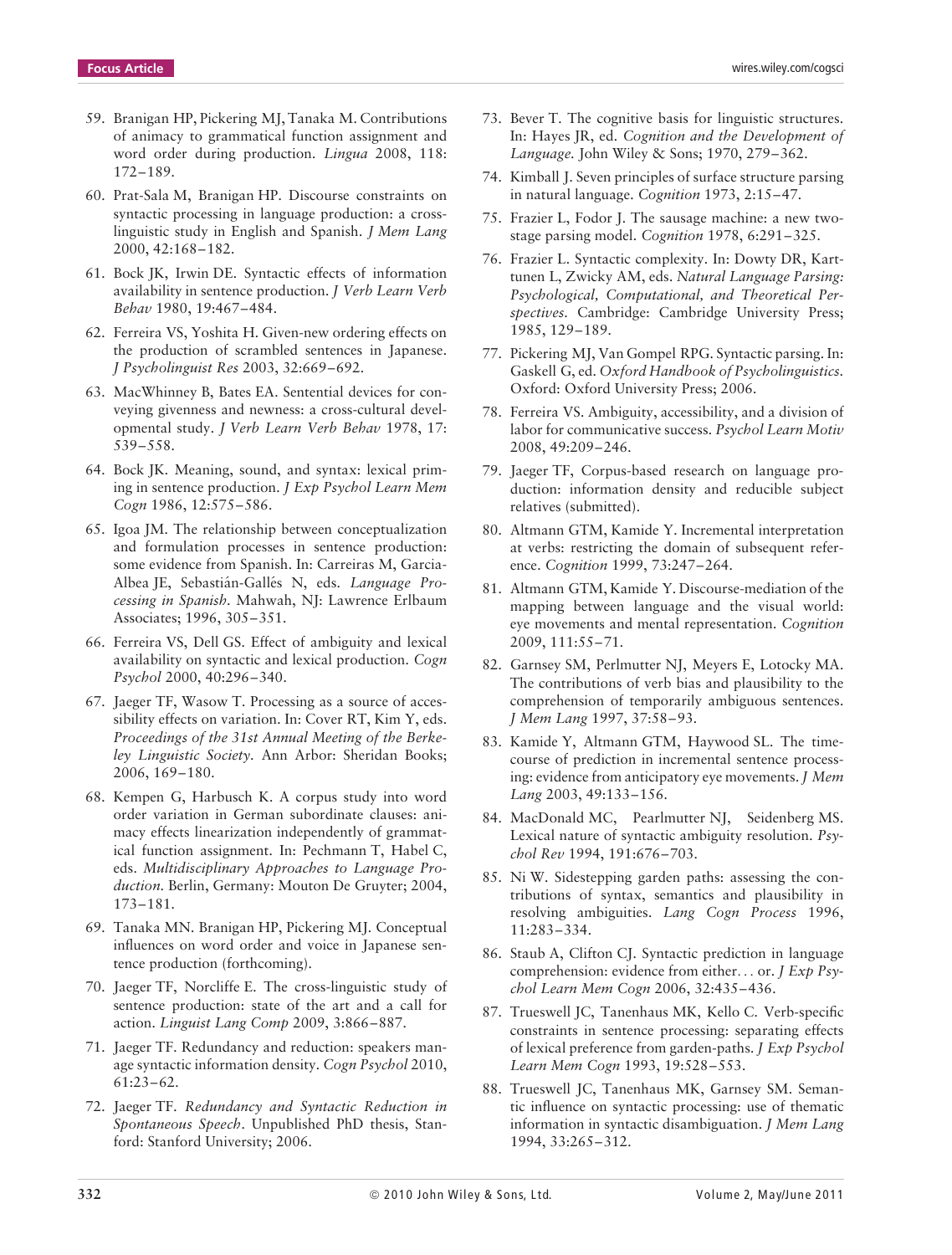- 89. Trueswell J, Tanenhaus M. Toward a lexical framework of constraint-based syntactic ambiguity resolution. *Perspect Sent Process* 1994, 155–179.
- 90. Hale J. A probabilistic Earley parser as a psycholinguistic model. *North American Chapter of the Association for Computational Linguistics (NAACL).* Morristown, NJ: Association for Computational Linguistics; 2001, 1–8.
- 91. Hale J. The information conveyed by words in sentences. *J Psycholinguist Res* 2003, 32:101–123.
- 92. Jurafsky D. A probabilistic model of lexical and syntactic access and disambiguation. *Cogn Sci* 1996, 20: 137–194.
- 93. Levy R. Expectation-based syntactic comprehension. *Cognition* 2008, 106:1126–1177.
- 94. Narayanan S, Jurafsky D. A Bayesian model predicts human parse preference and reading times in sentence processing. *Advances in Neural Information*. *Processing Systems (NIPS) 14: Proceedings of the 2002 Conference*.
- 95. Levy R. *Probabilistic Models of Word Order and Syntactic Discontinuity.* Stanford University; 2005.
- 96. Frank SL. Surprisal-based comparison between a symbolic and a connectionist model of sentence processing. In: Taatgen NA, van Rijn H, eds. *Proceedings of the 31st Annual Conference of the Cognitive Science Society*. Austin, TX: Cognitive Science Society; 2009, 1139–1144.
- 97. Hale J. Uncertainty about the rest of the sentence. *Cogn Sci Multidiscip J* 2006, 30:643–672.
- 98. Levy R, Bicknell K, Slattery T, Rayner K. Eye movement evidence that readers maintain and act on uncertainty about past linguistic input. *Proc Natl Acad Sci* 2009, 106:21086–21090.
- 99. Demberg V, Keller F. Data from eye-tracking corpora as evidence for theories of syntactic processing complexity. *Cognition* 2008, 109:193–210.
- 100. Boston M, Hale J, Kliegl R, Patil U, Vasishth S. Parsing costs as predictors of reading difficulty: An evaluation using the Potsdam Sentence Corpus. *J Eye Movement Res* 2008, 2:1–12.
- 101. McDonald SA, Shillcock RC. Low-level predictive inference in reading: the influence of transitional probabilities on eye movements. *Vis Res* 2003, 43: 1735–1751.
- 102. Jurafsky D. Probabilistic modeling in psycholinguistics: linguistic comprehension and production. In: Bod R, Hay J, Jannedy S, eds. *Probabilistic Llinguistics*. Cambridge, MA: MIT Press; 2003, 39–95.
- 103. McClelland J, Rumelhart D. An interactive activation model of the effect of context on language learning (part 1). *Psychol Rev* 1981, 88:375–401.
- 104. Shriberg E, Stolcke A. Word predictability after hesitations: a corpus-based study. *Proceedings of ICSLP 96*; 1996.
- 105. Schnadt MJ, Corley M. The influence of lexical, conceptual and planning based factors on disfluency production. *28th Annual Conference of the Cognitive Science Society.* Vancouver, BC; 2006.
- 106. Cook SW, Jaeger TF, Tanenhaus MK. Producing less preferred structures: more gestures, less fluency. In: Taatgen NA, Rijn H. v., eds. *Proceedings of the 31st Annual Conference of the Cognitive Science Society.* Austin, TX: Cognitive Science Society; 2009, 62–67.
- 107. Cook SW, Jaeger TF, Tanenhaus MK. Producing less preferred structures: what happens when speakers take the road less traveled (submitted).
- 108. Tily H, Gahl S, Arnon I, Snider N, Kothari A, Bresnan J. Syntactic probabilities affect pronunciation variation in spontaneous speech. *Lang Cogn* 2009, 1: 147–165.
- 109. Aylett MP, Turk A. The smooth signal redundancy hypothesis: a functional explanation for relationships between redundancy, prosodic prominence, and duration in spontaneous speech. *Lang Speech* 2004, 47: 31–56.
- 110. Bell A, Jurafsky D, Fosler-Lussier E, Girand C, Gregory M, Gildea D. Effects of disfluencies, predictability, and utterance position on word form variation in English conversation. *J Acoust Soc Am* 2003, 113:1001–1024.
- 111. Bell A, Brenier JM, Gregory M, Girand C, Jurafsky D. Predictability effects on durations of content and function words in conversational English. *J Mem Lang* 2009, 60:92–111.
- 112. Gahl S, Garnsey SM. Knowledge of grammar, knowledge of usage: syntactic probabilities affect pronunciation variation. *Language* 2004, 80:748–775.
- 113. Gahl S, Garnsey SM, Fisher C, Matzen L. ''That sounds unlikely'': phonetic cues to garden paths. *Proceedings of the 28th Annual Conference of the Cognitive Science Society*; 2006.
- 114. Shannon C. A mathematical theory of communications. *Bell Syst Tech J* 1948, 27:623–656.
- 115. Genzel D. Charniak E. Entropy rate constancy in text. *Proceedings of ACL-2002.* Philadelphia; 2002, 199–206.
- 116. van Son R, Pols LCW. How efficient is speech? *Proceedings of the Institute of Phonetic Sciences*, vol. 25, Amsterdam; 2003, 171–184.
- 117. Aylett MP, Turk A. Language redundancy predicts syllabic duration and the spectral characteristics of vocalic syllable nuclei. *J Acoust Soc Am* 2006, 119:3048.
- 118. van Son R, van Santen JPH. Duration and spectral balance of intervocalic consonants: a case for effcient communication. *Speech Commun* 2005, 47:464–484.
- 119. Levy R, Jaeger TF. Speakers optimize information density through syntactic reduction. In: Schlökopf B, Platt J, Hoffman T, eds. *Advances in Neural Information*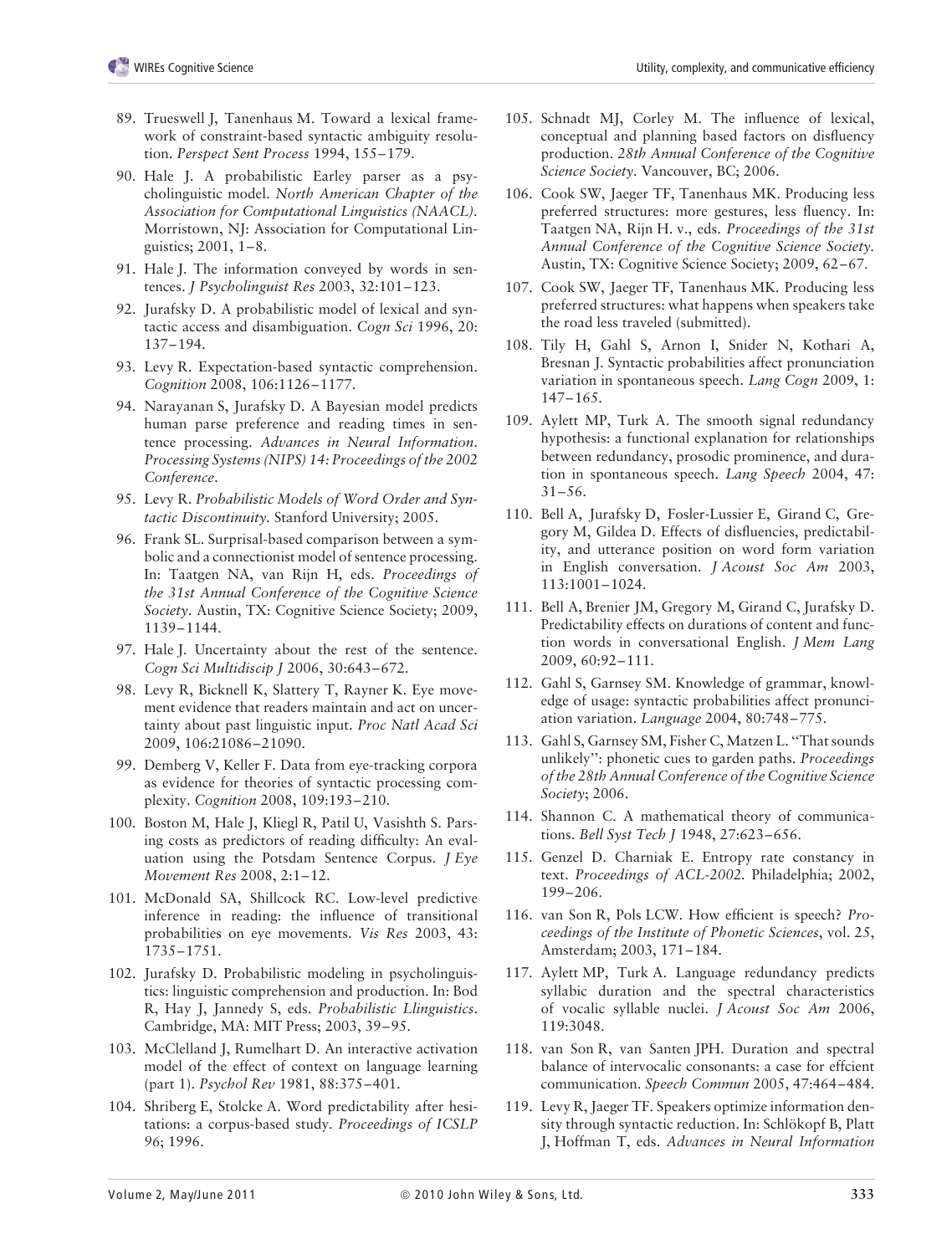*Processing Systems (NIPS)*. vol. 19 Cambridge, MA: MIT Press; 2007, 849–856.

- 120. Jaeger TF, Kidd C. *Toward a Unified Model of Redundancy Avoidance and Strategic Lengthening.* Paper presented at the 21st Annual CUNY CUNY Conference on Human Sentence Processing, Chapel Hill, NC; 2008.
- 121. Bybee JL. *Morphology: A Study of the Relation between Form and Meaning.* Amsterdam: John Benjamins; 1985.
- 122. Bybee JL. Mechanisms of change in grammaticization: The role of frequency. *The Handbook of Historical Linguistics*. Oxford: Blackwell; 2003, 602–623.
- 123. Bybee JL. *Frequency of Use and the Organization of Language.* New York: Oxford University Press; 2007.
- 124. Bybee JL, Hopper P. Introduction to frequency and the emergence of linguistic structure. In: Bybee JL, Hopper P, eds. *Frequency and the emergence of linguistic structure*. Amsterdam and Philadelphia: John Benjamins Publishing Company; 2001, 1–24.
- 125. Hopper PJ, Traugott EC. *Grammaticalization*. Cambridge: Cambridge University Press; 1993.
- 126. Bybee J, Hopper P. 2001. Introduction to frequency and the emergence of linguistic structure. *Frequency and the Emergence of Linguistic Structure*, 1–24.
- 127. Croft W. Lexical rules vs. constructions: A false dichotomy. In: Cuyckens H, Berg T, Dirven R, Panther K, eds. *Motivation in Language: Studies in Honour of Guenter Radden, Studies in the Theory and History of Linguistic Science, Series 4.* Amsterdam: J. Benjamins; 2003, 49–68.
- 128. Haspelmath M. Creating economical morphosyntactic patterns in language change. In: Good J, ed. *Language universals and language change*. Oxford: Oxford University Press; 2008, 185–214.
- 129. Haspelmath M. Frequency vs. iconicity in explaining grammatical asymmetries. *Cogn Linguist* 2008, 19: 1–33.
- 130. van Son R, Pols LCW. How efficient is speech? In: *Proceedings of the Institute of Phonetic Sciences*. Amsterdam; 2003, 25:171–184.
- 131. Cohen Priva U. Using information content to predict phone deletion. In: Abner N, Bishop J, eds. *Proceedings of the 27th West Coast Conference on Formal Linguistics.* Somerville, MA: Cascadilla; 2008, 90–98.
- 132. Frank A, Jaeger TF. Speaking Rationally: Uniform Information Density as an Optimal Strategy for Language Production. *The 30th Annual Meeting of the Cognitive Science Society (CogSci08);* 2008, 933–938.
- 133. Wasow T, Jaeger TF, Orr D. Lexical variation in relativizer frequency. In: Wiese H, Simon H, eds. *Proceedings of the Workshop on Expecting the Unexpected: Exceptions in Grammar at the 27th Annual Meeting of the German Linguistic Association.* Germany: University of Cologne; 2006.
- 134. Genzel D. Charniak. E. Variation of entropy and parse trees of sentences as a function of the sentence number *Proceedings of the Conference on Empirical Methods in Natural Language Processing. Sapporo*; 2003, 65–72.
- 135. Gomez Gallo C, Jaeger TF, Smyth R. Incremental Syntactic Planning across Clauses. *Proceedings of the 30th Annual Meeting of the Cognitive Science Society (CogSci08)*; 2008, 845–850.
- 136. Qian T, Jaeger TF. Evidence for Efficient Language Production in Chinese. *Proceedings of the 31st Annual Meeting of the Cognitive Science Society*; 2009.
- 137. Qian T, Jaeger TF. Entropy profiles in language: a cross-linguistic investigation (submitted).
- 138. Bates EA, MacWhinney B. Functionalist approaches to grammar. In: In WE, Gleitman LR, eds. *Language Acquisition: The State of the Art.* Cambridge: Cambridge University Press; 1982, 173–218.
- 139. Tomasello M. *Constructing a Language: A Usage-Based Theory of Language Acquisition.* Cambridge, MA: Harvard University Press; 2003.
- 140. Lieven E, Behrens H, Speares J, Tomasello M. Early syntactic creativity: a usage-based approach. *J Child Lang* 2003, 30:333–370.
- 141. Diessel H. Frequency effects in language acquisition, language use, and diachronic change. *New Ideas Psychol* 2007, 25:104–123.
- 142. Wells J, Christiansen M, Race D, Acheson D, MacDonald M. Experience and sentence processing: statistical learning and relative clause comprehension. *Cogn Psychol* 2009, 58:250–271.
- 143. Rosenbach A, Jäger G. Priming and unidirectional language change. *Theor Linguist* 2008, 34:85–113.
- 144. Zipf GK. *The Psychobiology of Language: An Introduction to Dynamic Philology.* Boston, MA: Houghton Mifflin; 1935.
- 145. Ferrer i Cancho R, Solé RV. Least effort and the origins of scaling in human language. *Proc Natl Acad Sci* 2003, 100:788.
- 146. Ferrer i Cancho R, Riordan O, Bollobas B. The consequences of Zipf's law for syntax and symbolic reference. *Proc R Soc Lond B* 2005, 272:561–565.
- 147. Gasser M. The origins of arbitrariness in language. *Annual Conference of the Cognitive Science Society* 2004, 26:1–6.
- 148. Piantadosi ST, Tily HJ, Gibson E. *The Communicative Lexicon Hypothesis*. Paper presented at the 22nd Annual CUNY Conference on Human Sentence Processing; 2009.
- 149. Piantadosi ST, Tily HJ, Gibson E. The communicative function of ambiguity in language (submitted).
- 150. Graff P, Jaeger TF. *Locality and Feature Specificity in OCP Effects: Evidence from Aymara, Dutch, and Javanese.* Paper presented at the Proceedings of the